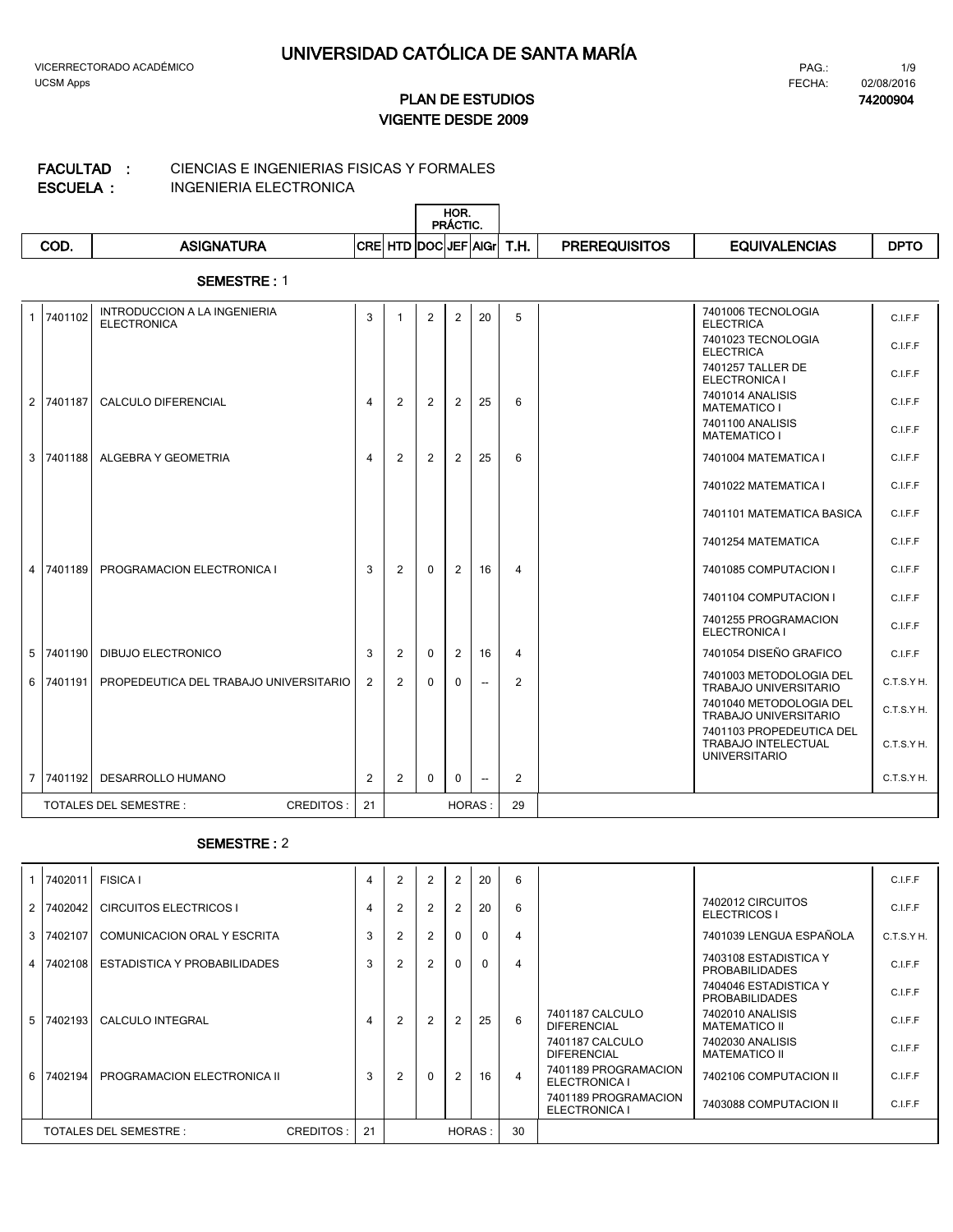#### CIENCIAS E INGENIERIAS FISICAS Y FORMALES **FACULTAD :**

**ESCUELA :**

INGENIERIA ELECTRONICA

|     |            | HOR.<br><b>PRÁCTIC.</b>                                         |                      |               |             |
|-----|------------|-----------------------------------------------------------------|----------------------|---------------|-------------|
| COD | ASIGNATURA | <b>TD DOCUEF'</b><br><b>CRE</b><br>l HTD<br><b>AIGr</b><br>ı.п. | <b>PREREQUISITOS</b> | EQUIVALENCIAS | <b>DPTO</b> |

#### **SEMESTRE :** 3

| 7403001   | DOCTRINA SOCIAL DE LA IGLESIA          | $\overline{2}$ | $\overline{2}$ | $\mathbf{0}$   | $\Omega$       | --       | $\overline{2}$ |                                    |                                              | C.T.S.Y H.  |
|-----------|----------------------------------------|----------------|----------------|----------------|----------------|----------|----------------|------------------------------------|----------------------------------------------|-------------|
| 2 7403017 | <b>FISICA II</b>                       | 4              |                | 2              | $\overline{2}$ | 20       | 6              |                                    | 7403025 FISICA II                            | C.I.F.F     |
| 3 7403019 | <b>CIRCUITOS ELECTRICOS II</b>         | 4              | $\mathfrak{p}$ | 2              | $\overline{2}$ | 20       | 6              | 7402042 CIRCUITOS<br>ELECTRICOS I  | 7403027 CIRCUITOS<br><b>ELECTRICOS II</b>    | C.I.F.F     |
| 4 7403195 | CALCULO VECTORIAL                      | 4              |                | $\overline{2}$ | 2              | 25       | 6              | 7402193 CALCULO<br>INTEGRAL        | 7403018 ANALISIS<br><b>MATEMATICO III</b>    | C.I.F.F     |
|           |                                        |                |                |                |                |          |                | 7402193 CALCULO<br><b>INTEGRAL</b> | 7403026 ANALISIS<br><b>MATEMATICO III</b>    | C.I.F.F     |
| 5 7403196 | ECUACIONES DIFERENCIALES               | 3              |                | 2              | $\Omega$       | $\Omega$ | 4              | 7402193 CALCULO<br>INTEGRAL        |                                              | C.I.F.F     |
| 6 7403197 | TECNOLOGIAS DE FABRICACION ELECTRONICA | 3              | 2              | $\mathbf{0}$   | 2              | 16       | 4              |                                    | 7403087 DISEÑO<br><b>ELECTROTECNICO</b>      | C.I.F.F     |
|           |                                        |                |                |                |                |          |                |                                    | 7403110 DISEÑO ELECTRONICO<br>POR COMPUTADOR | C.I.F.F     |
| 7 7403198 | <b>ECONOMIA</b>                        | 2              | 2              | $\mathbf{0}$   | $\Omega$       | --       | 2              |                                    | 7403109 ECONOMIA GENERAL                     | ECO. Y ADM. |
|           |                                        |                |                |                |                |          |                |                                    | 7406055 INGENIERIA<br><b>ECONOMICA</b>       | ECO. Y ADM. |
|           | CREDITOS:<br>TOTALES DEL SEMESTRE :    | 22             |                |                | HORAS:         |          | 30             |                                    |                                              |             |

|     | 7404035 | FISICA III                  |           | 3              | 2              | 2        | $\Omega$      | $\Omega$ | $\overline{4}$ | 7403017 FISICA II                          | 7404113 FISICA III                       | C.I.F.F     |
|-----|---------|-----------------------------|-----------|----------------|----------------|----------|---------------|----------|----------------|--------------------------------------------|------------------------------------------|-------------|
| 2   | 7404064 | SISTEMAS DIGITALES I        |           | 4              |                | 2        | 2             | 16       | 6              |                                            | 7405049 CIRCUITOS DIGITALES              | C.I.F.F     |
| 3 I | 7404111 | <b>MATEMATICA APLICADA</b>  |           | 4              |                | 2        |               | 25       | 6              | 7403196 ECUACIONES<br><b>DIFERENCIALES</b> | 7404034 ANALISIS<br><b>MATEMATICO IV</b> | C.I.F.F     |
| 4   | 7404112 | DISPOSITIVOS ELECTRONICOS   |           | 4              | $\overline{2}$ | 2        | 2             | 16       | 6              |                                            | 7404037 ELECTRONICA<br><b>GENERAL</b>    | C.I.F.F     |
| 5   | 7404199 | <b>METODOS NUMERICOS</b>    |           | 3              |                | $\Omega$ |               | 16       | $\overline{4}$ | 7402193 CALCULO<br>INTEGRAL                |                                          | C.I.F.F     |
| 6   | 7404200 | ADMINISTRACION              |           | $\overline{2}$ | 2              | $\Omega$ | $\Omega$      | $-$      | $\overline{2}$ |                                            | 7403086 ADMINISTRACION<br><b>GENERAL</b> | ECO. Y ADM. |
|     |         |                             |           |                |                |          |               |          |                |                                            | 7404114 ADMINISTRACION<br><b>GENERAL</b> | ECO. Y ADM. |
|     | 7404201 | <b>INGENIERIA AMBIENTAL</b> |           | $\overline{2}$ |                | $\Omega$ | $\Omega$      |          | $\overline{2}$ |                                            | 7410173 INGENIERIA<br>AMBIENTAL          | C.I.F.F     |
|     |         | TOTALES DEL SEMESTRE :      | CREDITOS: | 22             |                |          | <b>HORAS:</b> |          | 30             |                                            |                                          |             |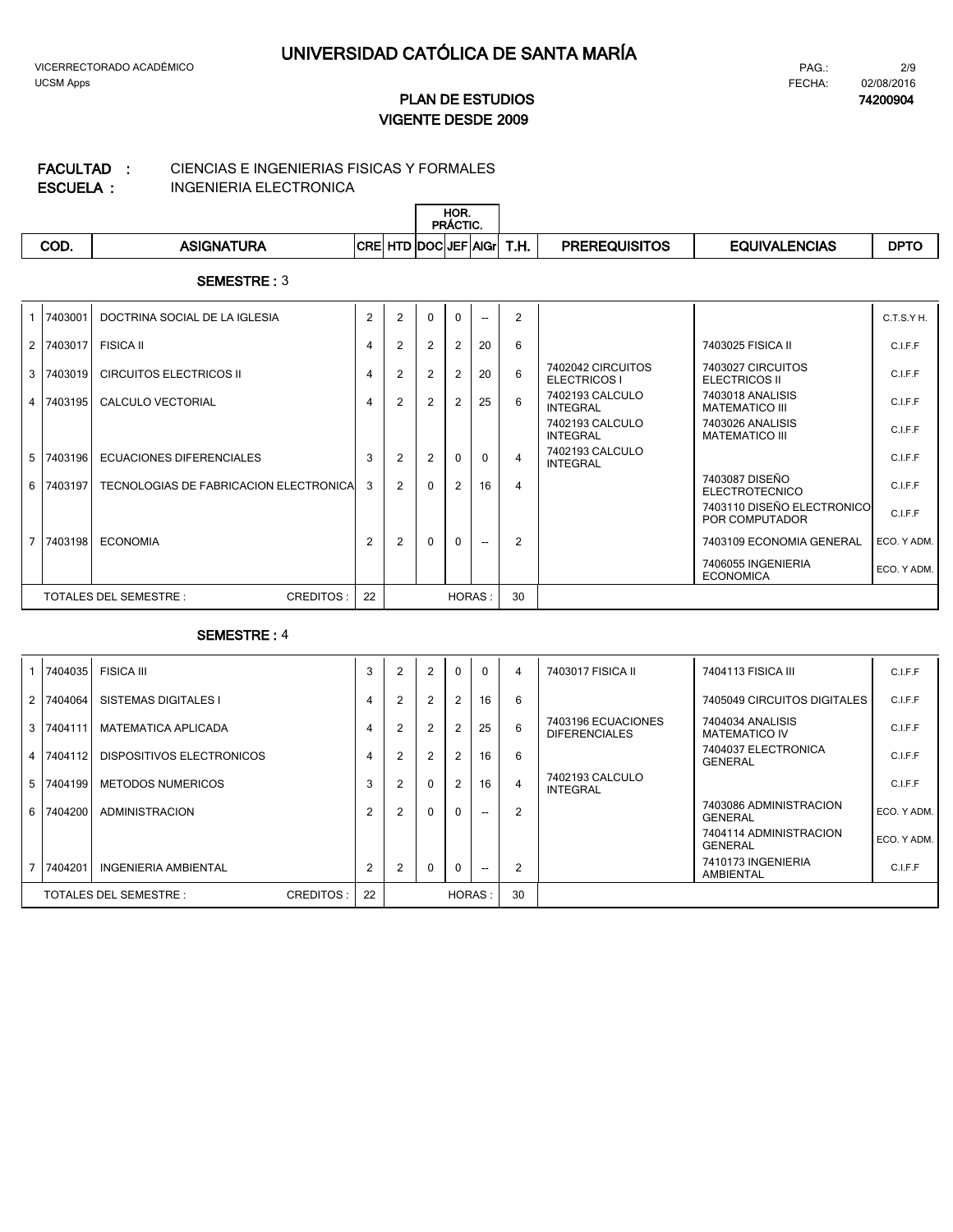#### CIENCIAS E INGENIERIAS FISICAS Y FORMALES **FACULTAD :**

**ESCUELA :**

 $\mathsf{I}$ 

INGENIERIA ELECTRONICA

|      |                   |                            |  | HOR.<br>PRACTIC. |      |                      |                      |             |
|------|-------------------|----------------------------|--|------------------|------|----------------------|----------------------|-------------|
| COD. | <b>ASIGNATURA</b> | <b>CRE HTD DOCUEF AGIL</b> |  |                  | T.H. | <b>PREREQUISITOS</b> | <b>EQUIVALENCIAS</b> | <b>DPTC</b> |

#### **SEMESTRE :** 5

|                | 7405051   | <b>TELECOMUNICACIONES I</b>     |           | $\overline{4}$ | $\overline{2}$ | 2              | 2              | 16 | 6  |                                             | 7405117<br><b>TELECOMUNICACIONES I</b>                               | C.I.F.F    |
|----------------|-----------|---------------------------------|-----------|----------------|----------------|----------------|----------------|----|----|---------------------------------------------|----------------------------------------------------------------------|------------|
| 2 <sup>1</sup> | 7405069   | <b>SISTEMAS DIGITALES II</b>    |           | $\overline{4}$ | $\overline{2}$ | 2              | $\overline{2}$ | 16 | 6  | 7404064 SISTEMAS<br><b>DIGITALES I</b>      | 7407064 SISTEMAS DIGITALES I                                         | C.I.F.F    |
|                | 3 7405202 | <b>CIRCUITOS ELECTRONICOS I</b> |           | $\overline{4}$ | $\overline{2}$ | 2              | 2              | 16 | 6  | 7404112 DISPOSITIVOS<br><b>ELECTRONICOS</b> | 7405050 ELECTRONICA<br>APLICADA I                                    | C.I.F.F    |
|                |           |                                 |           |                |                |                |                |    |    | 7404112 DISPOSITIVOS<br><b>ELECTRONICOS</b> | 7405116 ELECTRONICA<br>APLICADA I                                    | C.I.F.F    |
|                | 4 7405203 | <b>CONTROL AUTOMATICO I</b>     |           | $\overline{4}$ | 2              | 2              | 2              | 16 | 6  |                                             | 7405052 SISTEMAS DE<br>CONTROL I                                     | C.I.F.F    |
|                | 5 7405204 | CAMPOS ELECTROMAGNETICOS        |           | 3              | 2              | $\overline{2}$ | $\Omega$       | n  | 4  | 7404035 FISICA III                          | 7407128 TEORIA DE CAMPOS<br><b>ELECTROMAGNETICOS</b>                 | C.I.F.F    |
|                |           |                                 |           |                |                |                |                |    |    | 7404035 FISICA III                          | 7408068 PROPAGACION Y<br><b>RADIACION</b><br><b>ELECTROMAGNETICA</b> | C.I.F.F    |
|                | 6 7405205 | ETICA Y DEONTOLOGIA             |           | 2              | $\mathcal{P}$  | $\mathbf{0}$   | $\mathbf{0}$   | -- | 2  |                                             | 7410091 ETICA Y<br><b>DEONTOLOGIA</b>                                | C.T.S.Y H. |
|                |           | TOTALES DEL SEMESTRE :          | CREDITOS: | 21             |                |                | <b>HORAS:</b>  |    | 30 |                                             |                                                                      |            |

| 7406057   | <b>TELECOMUNICACIONES II</b>        | 4              | $\overline{2}$ | 2              | $\overline{2}$ | 16       | 6  | 7405051<br><b>TELECOMUNICACIONES I</b>  | 7406120<br>TELECOMUNICACIONES II             | C.I.F.F |
|-----------|-------------------------------------|----------------|----------------|----------------|----------------|----------|----|-----------------------------------------|----------------------------------------------|---------|
| 2 7406121 | SISTEMAS DIGITALES III              | 4              | $\overline{2}$ | $\overline{2}$ |                | 16       | 6  | 7405069 SISTEMAS<br><b>DIGITALES II</b> | 7406058 ELECTRONICA DEL<br><b>COMPUTADOR</b> | C.I.F.F |
| 3 7406134 | <b>MAQUINAS ELECTRICAS</b>          | 3              | $\overline{2}$ | $\overline{2}$ | 0              | $\Omega$ | 4  |                                         | 7407092 MAQUINAS<br><b>ELECTRICAS</b>        | C.I.F.F |
|           |                                     |                |                |                |                |          |    |                                         | 7407134 MAQUINAS<br><b>ELECTRICAS</b>        | C.I.F.F |
| 4 7406144 | CONTROL AUTOMATICO II               | 4              | $\mathfrak{p}$ | $\overline{2}$ |                | 16       | 6  | 7405203 CONTROL<br>AUTOMATICO I         | 7406059 SISTEMAS DE<br>CONTROL II            | C.I.F.F |
|           |                                     |                |                |                |                |          |    | 7405203 CONTROL<br><b>AUTOMATICO I</b>  | 7406122 SISTEMAS DE<br><b>CONTROL II</b>     | C.I.F.F |
| 5 7406206 | <b>CIRCUITOS ELECTRONICOS II</b>    | 4              | $\overline{2}$ | 2              | 2              | 16       | 6  | 7405202 CIRCUITOS<br>ELECTRONICOS I     | 7406056 ELECTRONICA<br>APLICADA II           | C.I.F.F |
| 6 7406207 | SEÑALES Y SISTEMAS                  | $\overline{2}$ | 2              | $\Omega$       | <sup>0</sup>   | $- -$    | 2  | 95 Creditos Aprobados                   |                                              | C.LE.F  |
| 7 7406208 | <b>MICROELECTRONICA</b>             | $\overline{2}$ | 2              | $\Omega$       | O              | $- -$    | 2  | 95 Creditos Aprobados                   |                                              | C.I.F.F |
|           | CREDITOS:<br>TOTALES DEL SEMESTRE : | 23             |                |                |                | HORAS:   | 32 |                                         |                                              |         |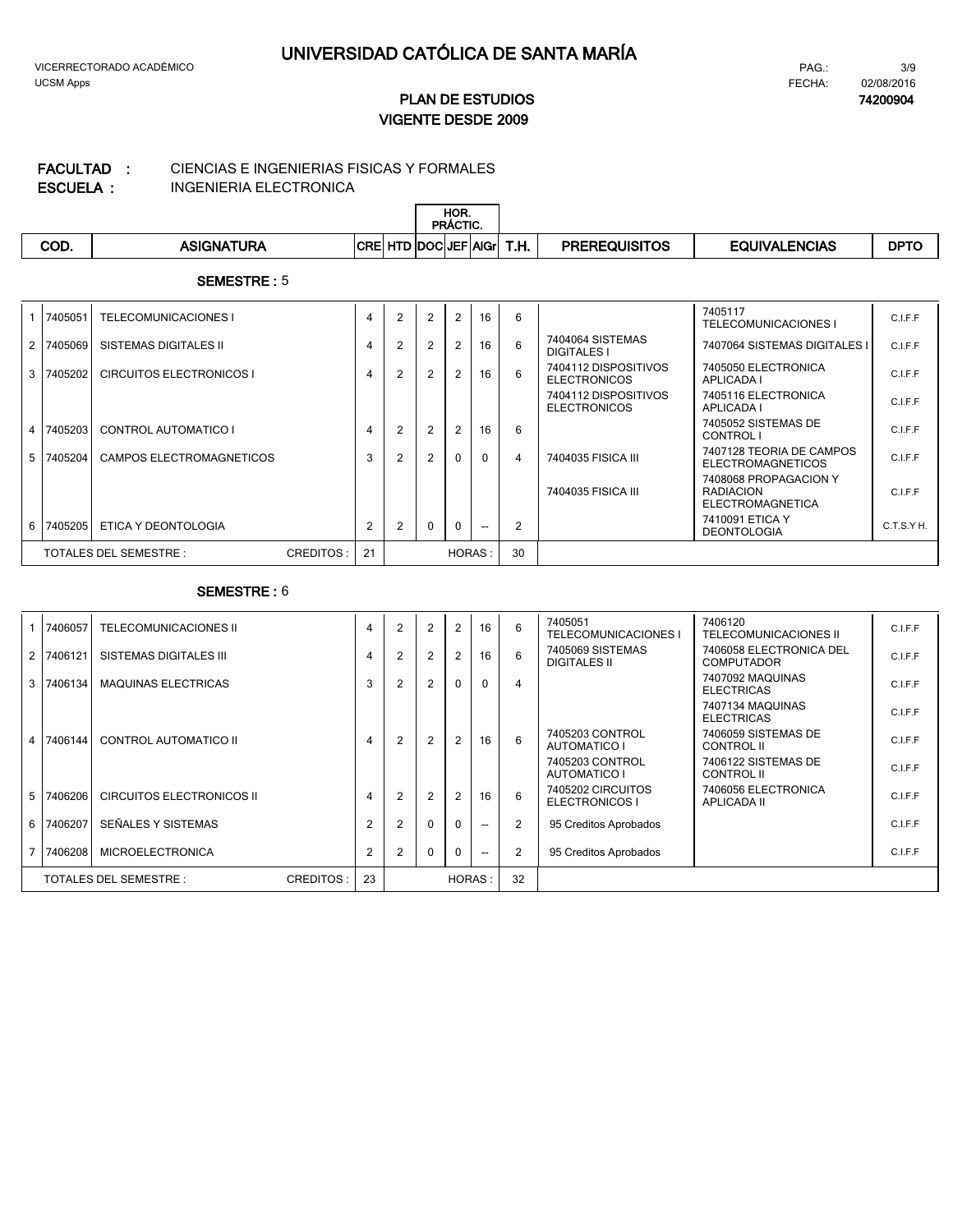**74200904**

## **VIGENTE DESDE 2009 PLAN DE ESTUDIOS**

#### CIENCIAS E INGENIERIAS FISICAS Y FORMALES **FACULTAD :**

**ESCUELA :**

INGENIERIA ELECTRONICA

|            |                      |   |                      | HOR.<br><b>PRÁCTIC.</b> |      |                      |                      |             |
|------------|----------------------|---|----------------------|-------------------------|------|----------------------|----------------------|-------------|
| <b>COD</b> | <b>SIGNA</b><br>TURA | . | 1TD  DOC  JEF   AIGr |                         | T.H. | <b>PREREQUISITOS</b> | <b>EQUIVALENCIAS</b> | <b>DPTO</b> |

| $\mathbf{1}$   | 7407126    | CIRCUITOS DE RADIOFRECUENCIA I                                    | $\overline{4}$ | $\overline{2}$ | $\overline{2}$ | 2              | 12       | 6              | 7406206 CIRCUITOS<br><b>ELECTRONICOS II</b> |                                                                            | C.I.F.F |
|----------------|------------|-------------------------------------------------------------------|----------------|----------------|----------------|----------------|----------|----------------|---------------------------------------------|----------------------------------------------------------------------------|---------|
|                | 2 7407209  | <b>COMUNICACION DE DATOS</b>                                      | $\overline{4}$ | 2              | 2              | 2              | 12       | 6              | 7406057<br>TELECOMUNICACIONES II            | 7407123 COMUNICACION DE<br><b>DATOS</b>                                    | C.I.F.F |
|                |            |                                                                   |                |                |                |                |          |                | 7406057<br><b>TELECOMUNICACIONES II</b>     | 7408069 SISTEMAS DIGITALES II                                              | C.I.F.F |
|                | 3 7407210  | <b>MICROPROCESADORES</b>                                          | $\overline{4}$ | 2              | 2              | 2              | 12       | 6              | 7406121 SISTEMAS<br><b>DIGITALES III</b>    | 7407125<br><b>MICROPROCESADORES</b>                                        | C.I.F.F |
|                |            |                                                                   |                |                |                |                |          |                | 7406121 SISTEMAS<br><b>DIGITALES III</b>    | 7409073 TECNOLOGIA DE LOS<br><b>PROCESADORES</b>                           | C.I.F.F |
|                | 4 7407211  | CONTROL AUTOMATICO III                                            | $\overline{4}$ | 2              | 2              | 2              | 12       | 6              | 7406144 CONTROL<br><b>AUTOMATICO II</b>     | 7407065 INGENIERIA DE<br>CONTROL I                                         | C.I.F.F |
|                |            |                                                                   |                |                |                |                |          |                | 7406144 CONTROL<br><b>AUTOMATICO II</b>     | 7407132 CONTROL<br><b>AUTOMATICO I</b>                                     | C.I.F.F |
| 5              | 7407212    | <b>SENSORES Y TRANSDUCTORES</b>                                   | 3              | 2              | $\Omega$       | 2              | 12       | $\overline{4}$ |                                             |                                                                            | C.I.F.F |
| 6              | 7407213    | <b>INGENIERIA DE PROYECTOS</b>                                    |                | $\Omega$       | 2              | $\Omega$       | $\Omega$ | $\overline{2}$ | 95 Creditos Aprobados                       |                                                                            | C.I.F.F |
| $\overline{7}$ | 7407214    | SIMULACION DE SISTEMAS EN CONTROL                                 |                | $\mathbf{0}$   | 2              | $\Omega$       | $\Omega$ | 2              | 95 Creditos Aprobados                       |                                                                            | C.I.F.F |
| 8              | 7407235    | SISTEMAS DE TELEFONIA I                                           | $\overline{4}$ | 2              | 2              | $\overline{2}$ | 12       | 6              | 7406057<br><b>TELECOMUNICACIONES II</b>     | 7407127 SISTEMAS DE<br><b>TELEFONIA FIJA</b>                               | C.I.F.F |
|                |            |                                                                   |                |                |                |                |          |                | 7406057<br><b>TELECOMUNICACIONES II</b>     | 7408070 TELEFONIA I                                                        | C.I.F.F |
| 9              | 7407236    | ELECTROMAGNETISMO Y PROPAGACION                                   | 3              | 2              | 2              | $\Omega$       | $\Omega$ | $\overline{4}$ | 7405204 CAMPOS<br><b>ELECTROMAGNETICOS</b>  |                                                                            | C.I.F.F |
|                | 10 7407237 | <b>INSTALACIONES Y MEDICIONES EN</b><br><b>TELECOMUNICACIONES</b> |                | $\Omega$       | 2              | $\Omega$       | $\Omega$ | 2              | 95 Creditos Aprobados                       | 7407130 INSTALACIONES<br><b>ELECTRICAS EN</b><br><b>TELECOMUNICACIONES</b> | C.I.F.F |
|                | 11 7407238 | SOFTWARE DE TELECOMUNICACIONES                                    |                | $\Omega$       | 2              | $\Omega$       | U        | 2              | 95 Creditos Aprobados                       | 7407129 SOFTWARE DE<br><b>TELECOMUNICACIONES I</b>                         | C.I.F.F |
|                |            | <b>TOTALES DEL SEMESTRE:</b><br>CREDITOS:                         | 30             |                |                | <b>HORAS:</b>  |          | 46             |                                             |                                                                            |         |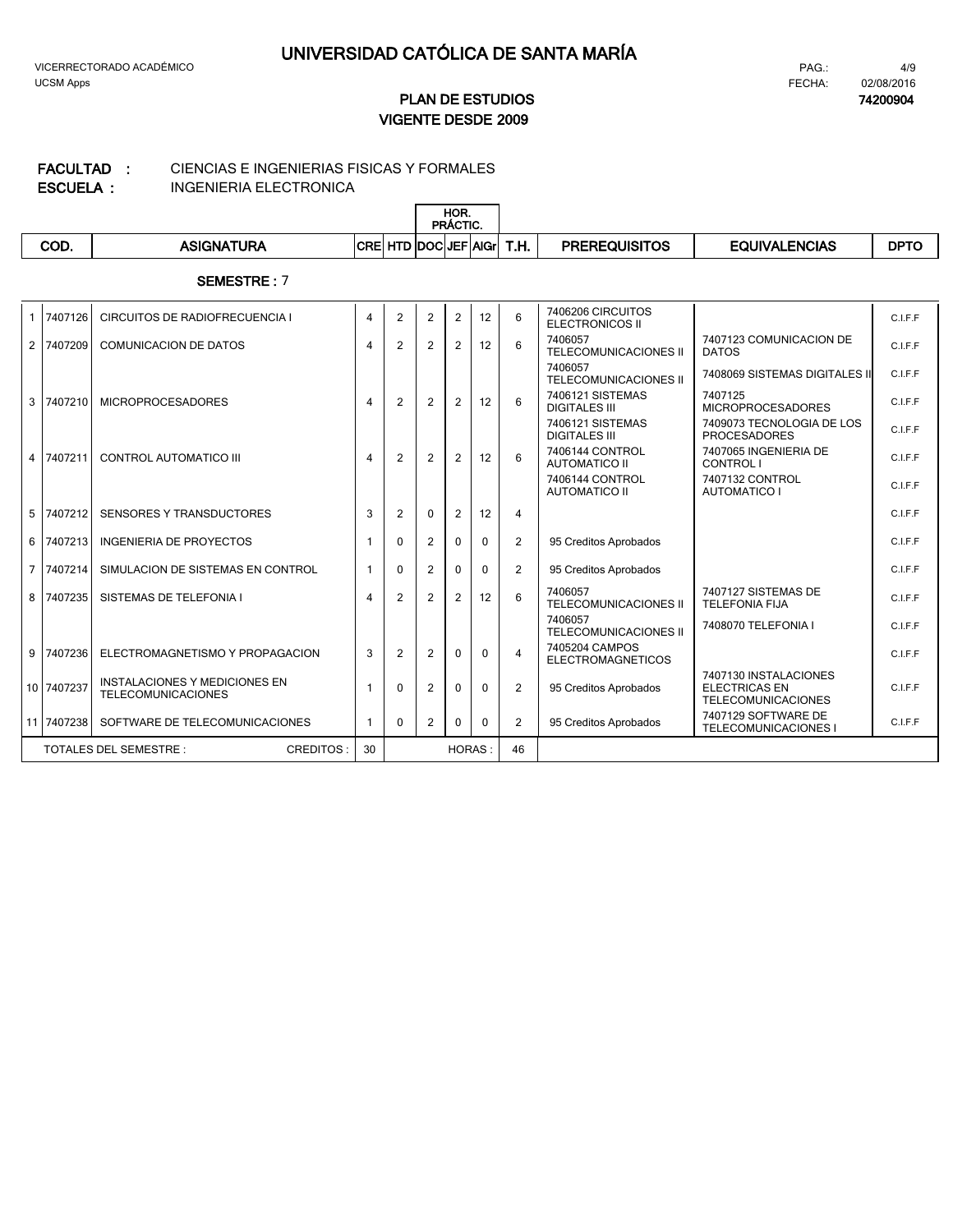**74200904**

## **VIGENTE DESDE 2009 PLAN DE ESTUDIOS**

#### CIENCIAS E INGENIERIAS FISICAS Y FORMALES **FACULTAD :**

**ESCUELA :**

INGENIERIA ELECTRONICA

|            |            | HOR.<br><b>PRÁCTIC.</b>       |      |                      |                      |             |
|------------|------------|-------------------------------|------|----------------------|----------------------|-------------|
| <b>COD</b> | ASIGNATURA | <b>CREI HTD DOCIJEFIAIGrI</b> | T.H. | <b>PREREQUISITOS</b> | <b>EQUIVALENCIAS</b> | <b>DPTC</b> |

| 1                                                | 7408138    | CIRCUITOS DE RADIOFRECUENCIA II                            | 4              | $\overline{2}$ | $\overline{2}$ | $\overline{2}$ | 12                       | 6              | 7407126 CIRCUITOS DE<br>RADIOFRECUENCIA I  |                                                                              | C.I.F.F |
|--------------------------------------------------|------------|------------------------------------------------------------|----------------|----------------|----------------|----------------|--------------------------|----------------|--------------------------------------------|------------------------------------------------------------------------------|---------|
|                                                  | 2 7408145  | ACTUADORES Y ACCIONAMIENTOS                                | 3              |                | $\overline{2}$ | 2              | 12                       | 5              | 7407212 SENSORES Y<br><b>TRANSDUCTORES</b> |                                                                              | C.I.F.F |
|                                                  | 3 7408152  | INGENIERIA DE RADIOENLACE                                  | 3              | 1              | $\overline{2}$ | $\overline{2}$ | 12                       | 5              |                                            | 7409152 INGENIERIA DE<br><b>RADIOENLACE</b>                                  | C.I.F.F |
|                                                  | 4 7408155  | ECONOMIA Y LEGISLACION DE LAS<br><b>TELECOMUNICACIONES</b> | $\overline{2}$ | 2              | 0              | $\Omega$       | $\overline{\phantom{a}}$ | 2              | 95 Creditos Aprobados                      | 7409155 ECONOMIA Y<br><b>LEGISLACION DE LAS</b><br><b>TELECOMUNICACIONES</b> | C.I.F.F |
|                                                  | 5 7408157  | CONTROLADORES LOGICOS PROGRAMABLES                         | 3              | 2              | $\Omega$       | 2              | 12                       | 4              |                                            | 7409157 CONTROLADORES<br><b>LOGICOS PROGRAMABLES</b>                         | C.I.F.F |
|                                                  | 6 7408215  | PROYECTO ELECTRONICO                                       | $\overline{2}$ | 1              | 0              | 2              | 12                       | 3              | 7407126 CIRCUITOS DE<br>RADIOFRECUENCIA I  |                                                                              | C.I.F.F |
|                                                  | 7 7408216  | REDES Y TELEPROCESOS                                       | 4              | 2              | $\overline{2}$ | 2              | 12                       | 6              | 7407209 COMUNICACION<br>DE DATOS           | 7408135 REDES Y<br><b>TELEPROCESOS</b>                                       | C.I.F.F |
|                                                  |            |                                                            |                |                |                |                |                          |                | 7407209 COMUNICACION<br>DE DATOS           | 7410081 REDES DE<br><b>TRANSMISION DE DATOS</b>                              | C.I.F.F |
|                                                  | 8 7408217  | <b>CONTROL AUTOMATICO IV</b>                               | 4              | $\overline{2}$ | $\overline{2}$ | 2              | 12                       | 6              | 7407211 CONTROL<br><b>AUTOMATICO III</b>   | 7408072 INGENIERIA DE<br><b>CONTROL II</b>                                   | C.I.F.F |
|                                                  |            |                                                            |                |                |                |                |                          |                | 7407211 CONTROL<br><b>AUTOMATICO III</b>   | 7408144 CONTROL<br><b>AUTOMATICO II</b>                                      | C.I.F.F |
| 9                                                | 7408218    | ELECTRONICA INDUSTRIAL                                     | 3              | 2              | $\Omega$       | 2              | 12                       | $\overline{4}$ | 7406134 MAQUINAS<br><b>ELECTRICAS</b>      | 7407066 ELECTRONICA<br><b>INDUSTRIAL I</b>                                   | C.I.F.F |
|                                                  |            |                                                            |                |                |                |                |                          |                | 7406134 MAQUINAS<br><b>ELECTRICAS</b>      | 7407131 ELECTRONICA DE<br><b>POTENCIA</b>                                    | C.I.F.F |
|                                                  | 10 7408219 | <b>ROBOTICA</b>                                            | $\overline{2}$ | 2              | $\Omega$       | $\Omega$       | $\overline{a}$           | 2              | 95 Creditos Aprobados                      | 7407160 ROBOTICA                                                             | C.I.F.F |
|                                                  |            |                                                            |                |                |                |                |                          |                | 95 Creditos Aprobados                      | 7410099 ROBOTICA                                                             | C.I.F.F |
|                                                  | 11 7408220 | SEGURIDAD ELECTRONICA INDUSTRIAL                           | $\overline{2}$ | 2              | $\Omega$       | $\Omega$       | $\overline{\phantom{a}}$ | 2              | 95 Creditos Aprobados                      | 7408137 SEGURIDAD E HIGIENE<br><b>INDUSTRIAL</b>                             | C.I.F.F |
|                                                  |            |                                                            |                |                |                |                |                          |                | 95 Creditos Aprobados                      | 7409077 MANTENIMIENTO<br>ELECTRONICO INDUSTRIAL                              | C.I.F.F |
|                                                  | 12 7408239 | LINEAS DE TRANSMISION                                      | 3              | $\overline{2}$ | $\Omega$       | 2              | 12                       | $\overline{4}$ |                                            | 7408140 LINEAS DE<br><b>TRANSMISION</b>                                      | C.I.F.F |
|                                                  |            |                                                            |                |                |                |                |                          |                |                                            | 7409075 LINEAS DE<br><b>TRANSMISION Y ANTENAS</b>                            | C.I.F.F |
|                                                  | 13 7408240 | <b>INGENIERIA DE SONIDO</b>                                | 3              | $\overline{2}$ | 0              | 2              | 12                       | $\overline{4}$ |                                            | 7407063 SISTEMAS<br><b>AUDIOVISUALES</b>                                     | C.I.F.F |
|                                                  |            |                                                            |                |                |                |                |                          |                |                                            | 7408139 INGENIERIA DE<br>SONIDO                                              | C.I.F.F |
| <b>TOTALES DEL SEMESTRE:</b><br><b>CREDITOS:</b> |            | 38                                                         |                |                | <b>HORAS:</b>  |                | 53                       |                |                                            |                                                                              |         |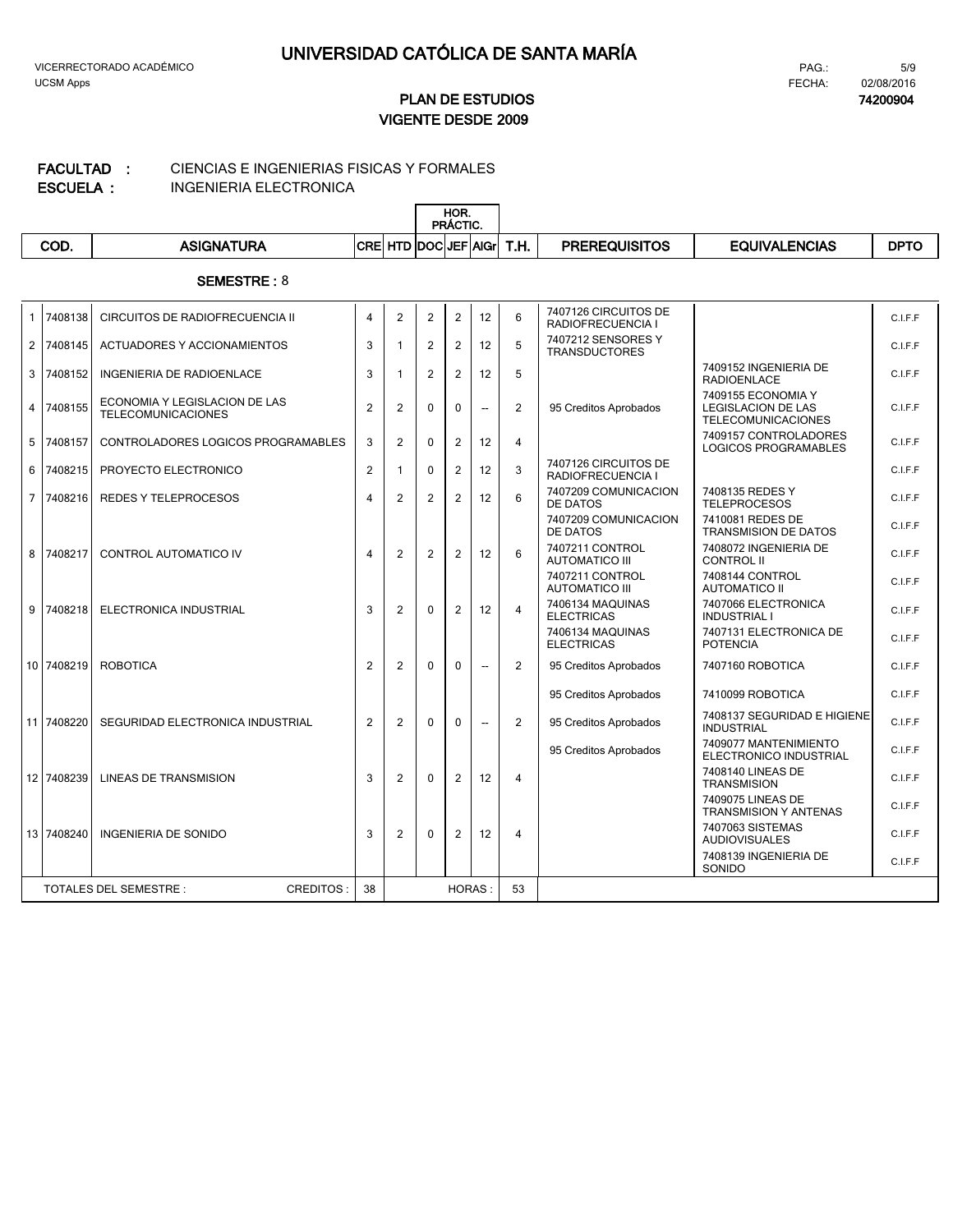**74200904**

## **VIGENTE DESDE 2009 PLAN DE ESTUDIOS**

## CIENCIAS E INGENIERIAS FISICAS Y FORMALES **FACULTAD :**

**ESCUELA :**

 $\overline{\mathbb{L}}$ 

INGENIERIA ELECTRONICA

|      |                   | HOR.<br>PRÁCTIC.           |      |                      |                      |             |
|------|-------------------|----------------------------|------|----------------------|----------------------|-------------|
| COD. | <b>ASIGNATURA</b> | <b>CRE HTD DOCUEF AGIL</b> | T.H. | <b>PREREQUISITOS</b> | <b>EQUIVALENCIAS</b> | <b>DPTO</b> |

|                                           | 1 7409150  | <b>ANTENAS</b>                   | 4              | $\overline{2}$ | 2              | 2              | 12                       | 6              |                                           | 7409075 LINEAS DE<br><b>TRANSMISION Y ANTENAS</b>                   | C.I.F.F |
|-------------------------------------------|------------|----------------------------------|----------------|----------------|----------------|----------------|--------------------------|----------------|-------------------------------------------|---------------------------------------------------------------------|---------|
|                                           | 2 7409151  | <b>INGENIERIA DE VIDEO</b>       | 3              | $\mathbf{1}$   | $\overline{2}$ | $\overline{2}$ | 12                       | 5              |                                           |                                                                     | C.I.F.F |
|                                           | 3 7409221  | <b>MICROCONTROLADORES</b>        | 3              | 1              | $\overline{2}$ | $\overline{2}$ | 12                       | 5              | 7407210<br><b>MICROPROCESADORES</b>       | 7408136<br><b>MICROCONTROLADORES</b>                                | C.I.F.F |
|                                           |            |                                  |                |                |                |                |                          |                | 7407210<br><b>MICROPROCESADORES</b>       | 7409096<br><b>MICROCONTROLADORES</b>                                | C.I.F.F |
|                                           | 4 7409222  | PROCESAMIENTO DIGITAL DE SEÑALES | $\overline{4}$ | 2              | 2              | $\overline{2}$ | 12                       | 6              |                                           | 7409148 PROCESAMIENTO<br>DIGITAL DE SEÑALES                         | C.I.F.F |
|                                           | 5 7409223  | ELECTRONICA DE POTENCIA          | $\overline{4}$ | 2              | $\overline{2}$ | $\overline{2}$ | 12                       | 6              | 7408218 ELECTRONICA<br><b>INDUSTRIAL</b>  | 7407066 ELECTRONICA<br><b>INDUSTRIAL I</b>                          | C.I.F.F |
|                                           |            |                                  |                |                |                |                |                          |                | 7408218 ELECTRONICA<br><b>INDUSTRIAL</b>  | 7407131 ELECTRONICA DE<br><b>POTENCIA</b>                           | C.I.F.F |
|                                           | 6 7409224  | <b>INTELIGENCIA ARTIFICIAL I</b> | 3              | $\mathbf{1}$   | 2              | $\overline{2}$ | 12                       | 5              |                                           | 7409079 INTELIGENCIA<br><b>ARTIFICIAL</b>                           | C.I.F.F |
|                                           |            |                                  |                |                |                |                |                          |                |                                           | 7410079 INTELIGENCIA<br><b>ARTIFICIAL</b>                           | C.I.F.F |
|                                           | 7 7409225  | AUTOMATIZACION INDUSTRIAL        | $\overline{4}$ | 2              | 2              | $\overline{2}$ | 12                       | 6              | 7408217 CONTROL<br><b>AUTOMATICO IV</b>   | 7409159 AUTOMATIZACION Y<br><b>CONTROL</b>                          | C.I.F.F |
|                                           | 8 7409226  | SISTEMAS DE VISION ARTIFICIAL    | 2              | $\overline{2}$ | 0              | $\Omega$       |                          | 2              | 95 Creditos Aprobados                     | 7408094 SIMULACION DE<br><b>SISTEMAS</b>                            | C.I.F.F |
|                                           |            |                                  |                |                |                |                |                          |                | 95 Creditos Aprobados                     | 7409161 SISTEMAS DE VISION<br><b>ARTIFICIAL</b>                     | C.I.F.F |
|                                           | 9 7409227  | TECNICAS DE CONTROL AVANZADO     | $\overline{2}$ | 2              | 0              | $\Omega$       | $\overline{\phantom{a}}$ | $\overline{2}$ | 95 Creditos Aprobados                     | 7410082 ELECTRONICA<br><b>MODERNA</b>                               | C.I.F.F |
|                                           |            |                                  |                |                |                |                |                          |                | 95 Creditos Aprobados                     | 7410170 TOPICOS DE CONTROL<br>AVANZADO                              | C.I.F.F |
|                                           | 10 7409241 | SISTEMAS DE TELEFONIA II         | $\overline{4}$ | $\overline{2}$ | $\overline{2}$ | $\overline{2}$ | 12                       | 6              | 7407235 SISTEMAS DE<br><b>TELEFONIA I</b> | 7409153 SISTEMAS DE<br><b>TELEFONIA MOVIL</b>                       | C.I.F.F |
|                                           |            |                                  |                |                |                |                |                          |                | 7407235 SISTEMAS DE<br><b>TELEFONIA I</b> | 7410080 TELEFONIA II                                                | C.I.F.F |
|                                           | 11 7409242 | SISTEMAS DE TELEDETECCION        | 2              | 2              | 0              | $\Omega$       | $\overline{\phantom{a}}$ | 2              | 95 Creditos Aprobados                     | 7410166 SISTEMAS DE<br><b>TELEDETECCION Y</b><br><b>RADIOMETRIA</b> | C.I.F.F |
|                                           | 12 7409243 | <b>REDES DE BANDA ANCHA</b>      | 2              | 2              | $\Omega$       | $\Omega$       | $\overline{\phantom{a}}$ | 2              | 95 Creditos Aprobados                     | 7408141 REDES DE BANDA<br><b>ANCHA</b>                              | C.I.F.F |
| <b>TOTALES DEL SEMESTRE:</b><br>CREDITOS: |            | 37                               | <b>HORAS:</b>  |                |                |                | 53                       |                |                                           |                                                                     |         |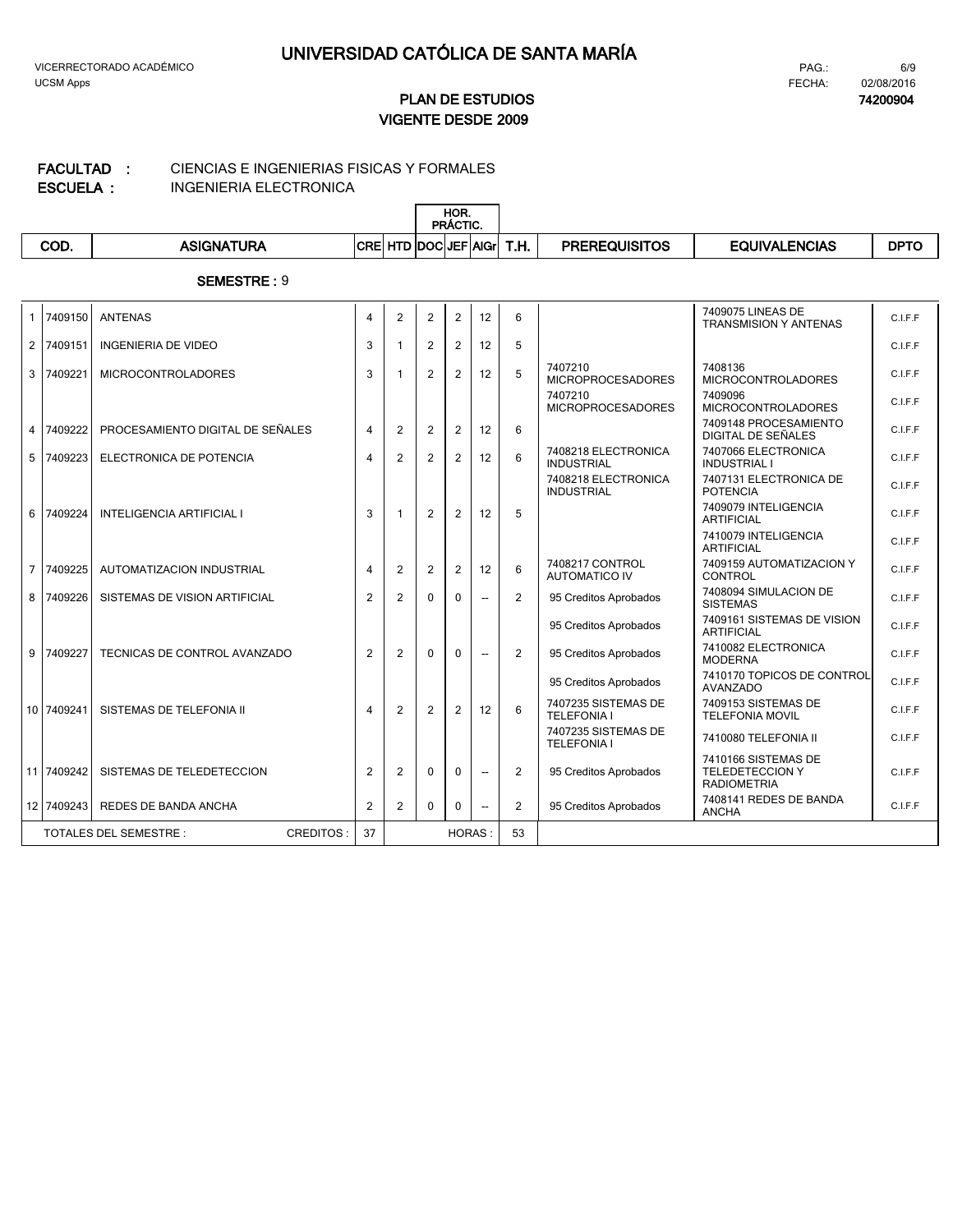#### CIENCIAS E INGENIERIAS FISICAS Y FORMALES **FACULTAD :**

**ESCUELA :**

 $\overline{1}$ 

INGENIERIA ELECTRONICA

|      |                   |            |                       | HOR.<br>PRÁCTIC. |             |                  |                      |               |             |
|------|-------------------|------------|-----------------------|------------------|-------------|------------------|----------------------|---------------|-------------|
| COD. | <b>ASIGNATURA</b> | <b>CRE</b> | D DOCUEF <sup>1</sup> |                  | <b>AIGr</b> | <u>ти</u><br>.ה. | <b>PREREQUISITOS</b> | EQUIVALENCIAS | <b>DPTO</b> |

#### **SEMESTRE :** 10

|                                           | 1 7410163  | SISTEMAS SATELITALES Y MICROONDAS      | $\overline{4}$ | $\overline{2}$ | $\overline{2}$ | $\overline{2}$ | 12           | 6                       | 7409150 ANTENAS                             |                                                    | C.I.F.F |
|-------------------------------------------|------------|----------------------------------------|----------------|----------------|----------------|----------------|--------------|-------------------------|---------------------------------------------|----------------------------------------------------|---------|
| 2 <sub>1</sub>                            | 7410165    | SISTEMAS DE RADIODIFUSION              | $\overline{4}$ | $\overline{2}$ | 2              | 2              | 12           | 6                       |                                             |                                                    | C.I.F.F |
|                                           | 3 7410228  | PROYECTO DE TESIS                      | 3              |                | $\overline{2}$ | $\overline{2}$ | 12           | 5                       | 7408215 PROYECTO<br><b>ELECTRONICO</b>      | 7410162 PROYECTO                                   | C.I.F.F |
|                                           | 4 7410229  | <b>BIOINGENIERIA</b>                   | 3              | $\overline{2}$ | $\Omega$       | 2              | 12           | $\overline{\mathbf{4}}$ |                                             |                                                    | C.I.F.F |
|                                           | 5 7410230  | <b>CONTROL NO LINEAL</b>               | $\overline{4}$ | $\overline{2}$ | $\overline{2}$ | 2              | 12           | 6                       | 7408217 CONTROL<br><b>AUTOMATICO IV</b>     | 7410169 SISTEMAS NO<br><b>LINEALES</b>             | C.I.F.F |
|                                           | 6 7410231  | SISTEMAS DE INSTRUMENTACION Y MEDICION | $\overline{4}$ | 2              | 2              | 2              | 12           | 6                       |                                             | 7407133 INSTRUMENTACION Y<br><b>MEDICION</b>       | C.I.F.F |
|                                           |            |                                        |                |                |                |                |              |                         |                                             | 7408071 MEDICION Y<br><b>SEGURIDAD ELECTRONICA</b> | C.I.F.F |
| $\overline{7}$                            | 7410232    | <b>INTELIGENCIA ARTIFICIAL II</b>      | 4              | 2              | $\overline{2}$ | $\overline{2}$ | 12           | 6                       | 7409224 INTELIGENCIA<br><b>ARTIFICIAL I</b> |                                                    | C.I.F.F |
| 8                                         | 7410233    | INSTALACIONES INDUSTRIALES             | $\overline{2}$ |                | 2              | $\Omega$       | $\Omega$     | 3                       | 95 Creditos Aprobados                       |                                                    | C.I.F.F |
|                                           | 9 7410234  | SISTEMAS TELEMATICOS                   | $\overline{2}$ |                | $\overline{2}$ | $\Omega$       | <sup>0</sup> | 3                       | 95 Creditos Aprobados                       | 7410168 SISTEMAS<br><b>TELEMATICOS</b>             | C.I.F.F |
|                                           | 10 7410244 | <b>COMUNICACIONES INDUSTRIALES</b>     | 3              | $\overline{2}$ | $\Omega$       | 2              | 12           | 4                       |                                             |                                                    | C.I.F.F |
|                                           | 11 7410245 | <b>COMUNICACIONES OPTICAS</b>          | $\overline{4}$ | 2              | $\overline{2}$ | $\overline{2}$ | 12           | 6                       |                                             | 7410164 COMUNICACIONES<br><b>OPTICAS</b>           | C.I.F.F |
|                                           | 12 7410246 | <b>GESTION DE TELECOMUNICACIONES</b>   | $\overline{2}$ |                | $\overline{2}$ | $\Omega$       | <sup>0</sup> | 3                       | 95 Creditos Aprobados                       | 7410167 GESTION DE REDES<br>DE TELECOMUNICACIONES  | C.I.F.F |
| <b>TOTALES DEL SEMESTRE:</b><br>CREDITOS: |            | 39                                     |                |                | <b>HORAS:</b>  |                | 58           |                         |                                             |                                                    |         |

|                                     | 74CC247   | SEMINARIO: TECNOLOGIAS DE LA<br>INFORMACION Y COMUNICACION   | $\Omega$     |  | $\mathbf{0}$ | 0 | --       | $\Omega$ | SIN DEP |
|-------------------------------------|-----------|--------------------------------------------------------------|--------------|--|--------------|---|----------|----------|---------|
|                                     | 2 74CC248 | SEMINARIO: LIDERAZGO EMPRESARIAL                             | $\Omega$     |  | $\mathbf{0}$ |   | --       | $\Omega$ | SIN DEP |
|                                     | 3 74CC249 | SEMINARIO: REALIDAD NACIONAL Y<br>CIUDADANIA                 |              |  | $\Omega$     | 0 | --       | $\Omega$ | SIN DEP |
|                                     | 4 74CC250 | SEMINARIO: TOPICOS AVANZADOS DE LA<br>ESPECIALIDAD I         | $\Omega$     |  | $\Omega$     |   | --       | $\Omega$ | SIN DEP |
|                                     | 5 74CC251 | SEMINARIO: TOPICOS AVANZADOS DE LA<br><b>ESPECIALIDAD II</b> | $\Omega$     |  | $\Omega$     |   | --       | $\Omega$ | SIN DEP |
|                                     | 6 74CC252 | SEMINARIO: TOPICOS AVANZADOS DE LA<br>ESPECIALIDAD III       | $\mathbf{0}$ |  | $\Omega$     |   | --       | $\Omega$ | SIN DEP |
|                                     | 74CC253   | SEMINARIO: TOPICOS AVANZADOS DE LA<br><b>ESPECIALIDAD IV</b> | $\Omega$     |  | $\Omega$     |   | --       | $\Omega$ | SIN DEP |
| CREDITOS:<br>TOTALES DEL SEMESTRE : |           | $\Omega$                                                     | HORAS:       |  |              |   | $\Omega$ |          |         |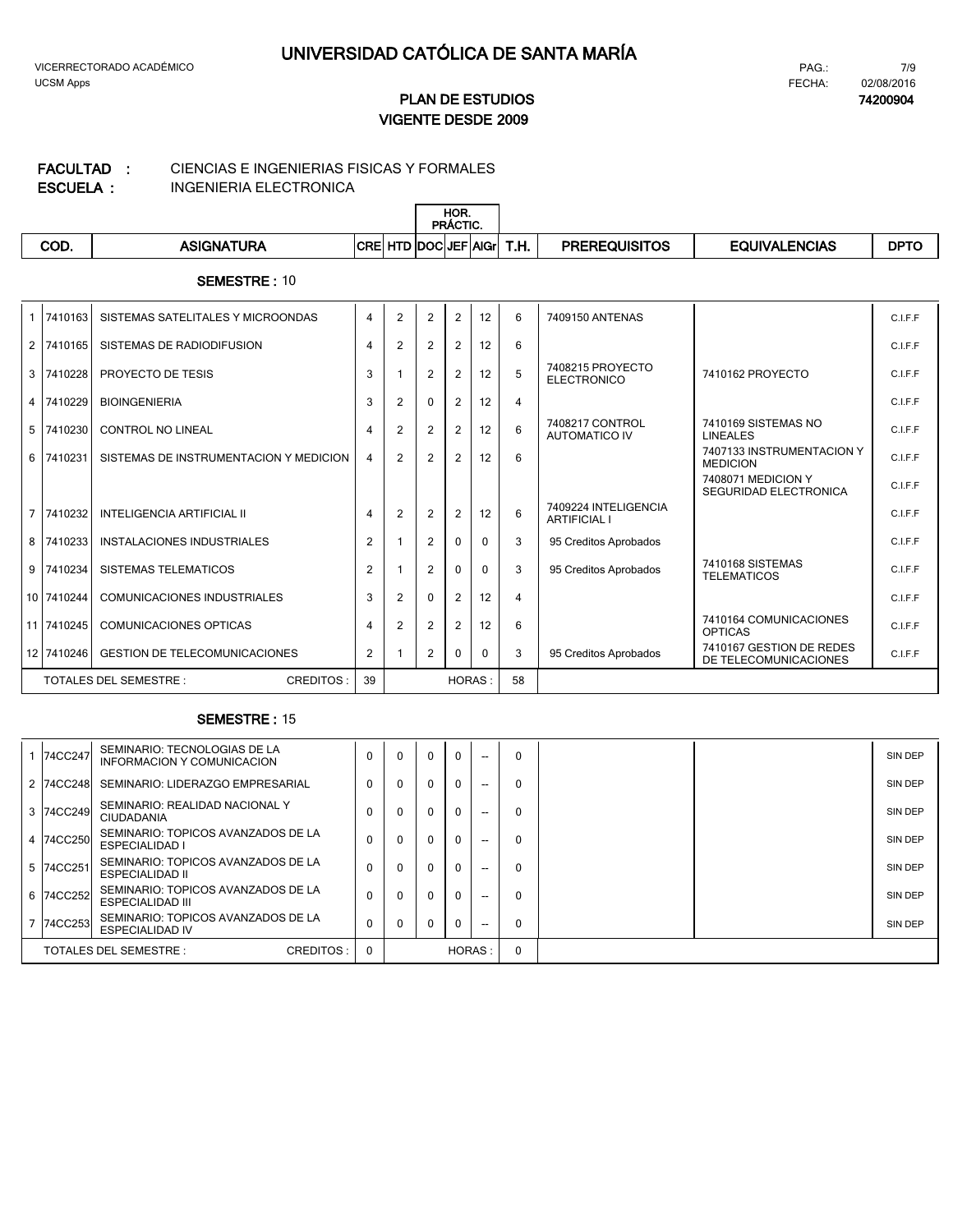$\lfloor$ 

# **UNIVERSIDAD CATÓLICA DE SANTA MARÍA**

8/9 FECHA: **74200904** 02/08/2016 PAG.:

**VIGENTE DESDE 2009 PLAN DE ESTUDIOS**

#### INGENIERIA ELECTRONICA CIENCIAS E INGENIERIAS FISICAS Y FORMALES **ESCUELA : FACULTAD :**

| TOTALES GENERALES : | $\sim$<br>274 | 15 <sub>1</sub> | $\overline{\phantom{a}}$<br>118 | 116. | $\sim$<br>-86 | 39 |  |
|---------------------|---------------|-----------------|---------------------------------|------|---------------|----|--|
|                     |               |                 |                                 |      |               |    |  |

DECANO DE LA FACULTAD

DIRECTOR O COORDINADOR ACADÉMICO DE LA ESCUELA PROFESIONAL

JEFE DEL DEPARTAMENTO ACADÉMICO